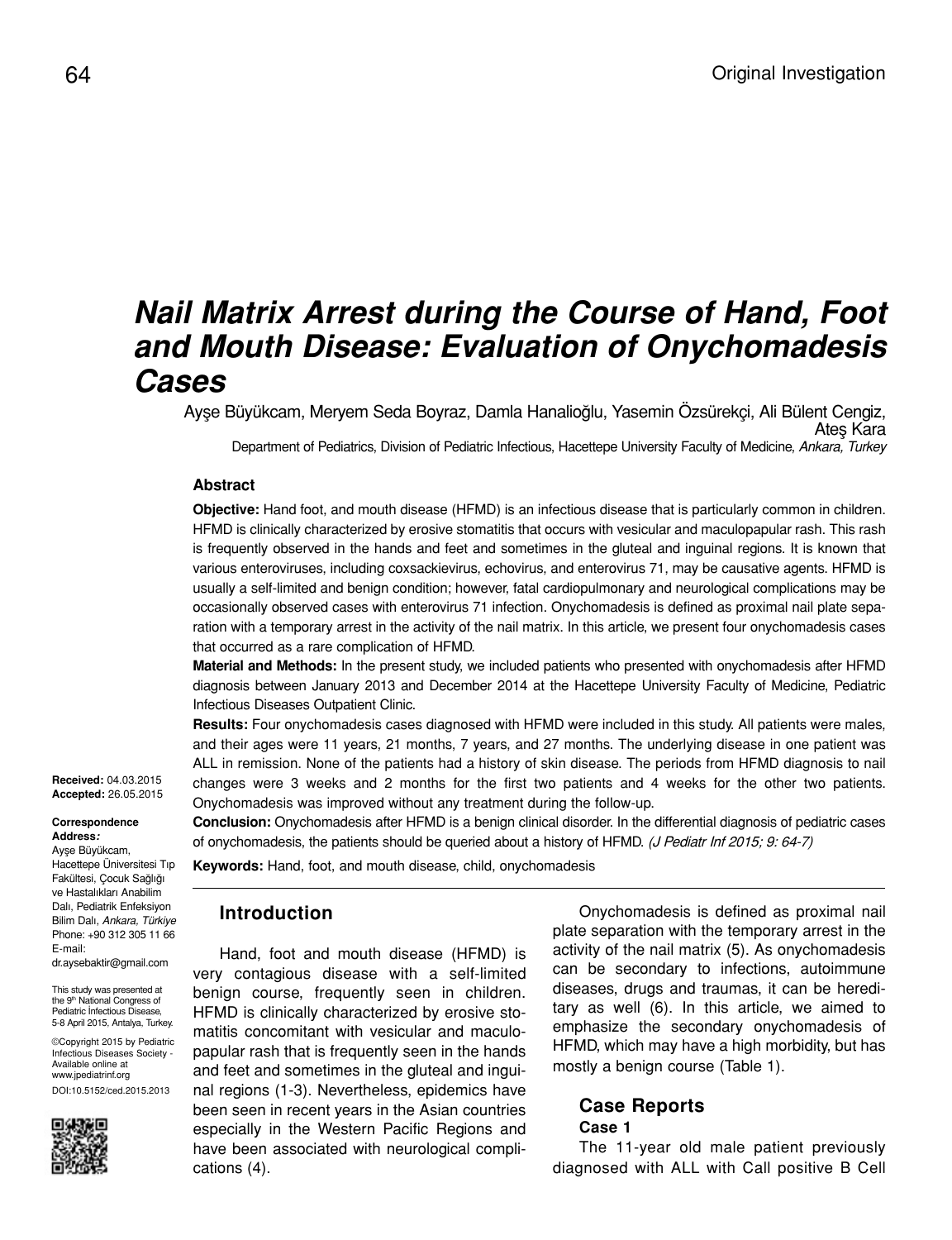|                                                               | Case 1                 | Case 2        | Case 3         | Case 4        |
|---------------------------------------------------------------|------------------------|---------------|----------------|---------------|
| Age                                                           | 11 years<br>old        | 21<br>months  | 7 years<br>old | 27<br>months  |
| Gender                                                        | Male                   | Male          | Male           | Male          |
| Period that passed till<br>changes on the nails<br>after HFMD | 3 weeks                | 2 weeks       | 4 weeks        | 4 weeks       |
| History of skin disease                                       |                        |               |                |               |
| Underlying disease<br>/risk factor                            | On<br>remission<br>ALL |               |                |               |
| Onychomadesis<br>treatment                                    | Follow<br>-up          | Follow<br>-up | Follow<br>-up  | Follow<br>-up |
| HDFMD: Hand, foot, and mouth disease                          |                        |               |                |               |

**Table 1.** General characteristics of four onychomadesis cases

and the St Jude Total XIII protocol applied between April and February 2010 and had been on remission for 3.5 years, applied with the complaints of rashes in the hand and toe nails to the Pediatric Infectious Diseases outpatient clinic of Hacettepe University. We were informed that the patient had body temperature of 40 °C followed by regular limited rashes in the hands, feet, in-mouth and inguinal sometimes in the gluteal regions.

The patient and his family reported that the rashes without a history of itching improved by acquiring a whitish color within a week, and that three weeks later in the follow-up, firstly the nails on two index fingers and then those on other finger and the nails on two toes started to fall off.

We also learnt that the patient was given a local treatment at the health center he presented with complaints rashes and nails falling off and referred to our policlinic for further examination after the nails fell off again. In the physical examination of the patient, onychomadesis was present on the hand nails and two toes of the patient (Figure 1, 2). Other system findings were within normal limits. Patient's onychomadesis healed during the follow-up without any treatment.

#### **Case 2**

Twenty-month-old male infant presented with the complaints of rashes on the nails to the Infectious Diseases Policlinic of Hacettepe University. We were informed that the infant had itchy vesicular rashes first on the hands, feet and in the mouth; the body temperature rose as high as 38.6°C during this period lasting for two days. We also learnt that after the rashes



**Figure 1.** Left hand 2-4 fingers onychomadesis



**Figure 2.** Onychomadesis seen on the nails of both hands

improved, without any peeling on the hand and feet, and then without any trauma, periungual redness or dermatitis, nail on the hand and feet started to fall off. The test results of the patient were not compatible with the recently experienced varicella infection. It was though that due to the typical symptoms and findings, a previous hand, foot, and mouth disease and secondary to this, onychomadesis developed. A follow-up was recommended with any treatment, which was followed by healing.

#### **Cases 3 and 4**

The third and fourth cases were 7 years and 27 months old male patients respectively who did not have any history of particularity. After they had a course of HFMD, both patients were diagnosed with onychoma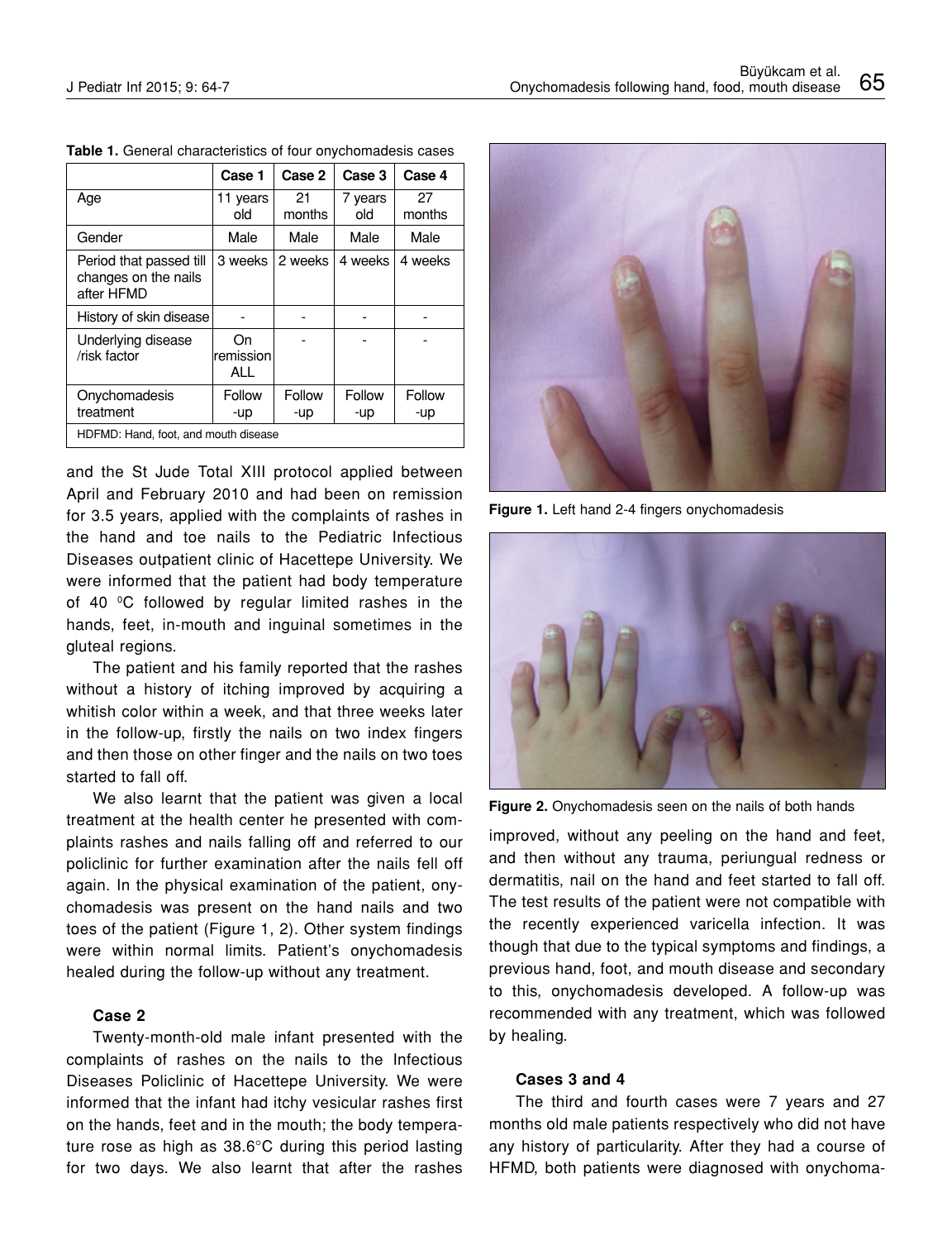desis following the detection of nail disorder on the hand nails. In the follow-up, the nail disorder improved without treatment.

# **Discussion**

Hand, foot and mouth disease can be a sporadic whereas it can cause epidemics. Moreover, although it is mostly self-limited, it can cause complications as well (7). The link onychomadesis and between hand, foot, and mouth disease was first suggested by Clements et al. (8). Nail matrix is responsible for the formation proximal nail plate and gestationally starts to appear from 10<sup>th</sup> week onwards; and it continues to develop in the neonatal period (8). Beau's lines is a nail disorder that appears as dents or cavities on the nail plate in which nail matrix function temporarily discontinues due to various reasons and if the Beau's lines result in total loss of matrix continuity or temporary discontinuation, it is called onychomadesis.

It was reported in the literature that while onychomadesis might be associated with systemic diseases, traumas, drugs, malnutrition, periungal dermatitis and infections, hereditary and idiopathic cases were present as well (6, 9). Onychomadesis is secondary to the most frequent HFMD among the infectious diseases (6). Following the HFMD cases in the United States of America, Europe, Japan and Taiwan, onychomadesis cases were reported and it was quite noticeable that all cases were children. Despite the presence of HFMD in adults, it is still unknown why onychomadesis is seen in children but not in adults (2). While changes on nails in these cases were reported in four weeks the earliest in the literature, it was observed that this period was as low as two weeks in our case (6).

While hand, foot, and mouth disease is seen with mostly frequently with coxsackie virus A16 as well as coxsackie virus A6, A7, A9, A10, B1, B2, B3, B5; it is also seen with echoviruses E3, E4, E9 and various enteroviruses such as enterovirus 71, onychomadesis cases followed by HFMD were reported to be secondary to coxsackie virus A6. Apart from that, it was also reported that onychomadesis was secondary following the cases of coxsackie virus A5, A6, A10, A16, B1, B3, echovirus 3, 4, 9 and enterovirus 71 (5, 6). Since our patients had the typical HFMD clinical picture, no virus typology was implemented.

It is not exactly known how onychomadesis develops in hand, foot and mouth disease. Nevertheless, it is thought that inflammation-driven skin rashes developing in relation to enteroviruses around the nail fold may be the reason. There is no special therapy for the patients who develop HFMD-driven onychomadesis. This clinical picture was self-limited in the follow-up and nail disorder improves following the removal of matrix arrest (6, 10).

# **Conclusion**

In conclusion, while onychomadesis may have various causes, onychomadesis after hand, foot and mouth disease is a benign clinical disorder. The Hand, foot, mouth disease should always be questioned in pediatric patients with onychomadesis in the differential diagnosis.

**Ethics Committee Approval:** Ethics committee approval was not received due to retrospective nature of this study.

**Informed Consent:** Written informed consent was not obtained due to the retrospective nature of this study.

**Peer-review:** Externally peer-reviewed.

**Author Contributions:** Concept A.B., A.K., Design - A.B., A.K.; Supervision - A.B., A.K., Y.Ö., A.B.C.; Data Collection and/or Processing - A.B.C., A.K., M.S.B., D.H.; Analysis and/or Interpretation - A.B., A.K., Y.Ö.; Literature Review - A.B.; Writer - A.B. A.K.; Critical Review - A.B., A.K., Y.Ö., A.B.C.

**Conflict of Interest:** No conflict of interest was declared by the authors.

**Financial Disclosure:** The authors declared that this study has received no financial support.

## **References**

- 1. Stock I. Hand, foot and mouth disease-more than a harmless "childhood disease". Med Monatsschr Pharm 2014; 37: 4-10; quiz 11-2.
- 2. Kaminska K, Martinetti G, Lucchini R, Kaya G, Mainetti C. Coxsackievirus A6 and Hand, Foot and Mouth Disease: Three Case Reports of Familial Child-to-Immunocompetent Adult Transmission and a Literature Review. Case Rep Dermatol 2013; 5: 203-9.
- 3. Repass GL, Palmer WC, Stancampiano FF. Hand, foot, and mouth disease: identifying and managing an acute viral syndrome. Cleve Clin J Med 2014; 81: 537-43. **[\[CrossRef](http://dx.doi.org/10.3949/ccjm.81a.13132)]**
- 4. Kim SJ, Kim JH, Kang JH, et al. Risk factors for neurologic complications of hand, foot and mouth disease in the Republic of Korea, 2009. J Korean Med Sci 2013; 28: 120-7. **[\[CrossRef\]](http://dx.doi.org/10.3346/jkms.2013.28.1.120)**
- 5. Kim EJ, Park HS, Yoon HS, Cho S. Four Cases of Onychomadesis after Hand-Foot-Mouth Disease. Ann Dermatol 2014; 26: 777-8. **[\[CrossRef\]](http://dx.doi.org/10.5021/ad.2014.26.6.777)**
- 6. Hardin J, Haber RM. Onychomadesis: Literature Review. Br J Dermatol 2015; 172: 592-6. **[\[CrossRef](http://dx.doi.org/10.1111/bjd.13339)]**